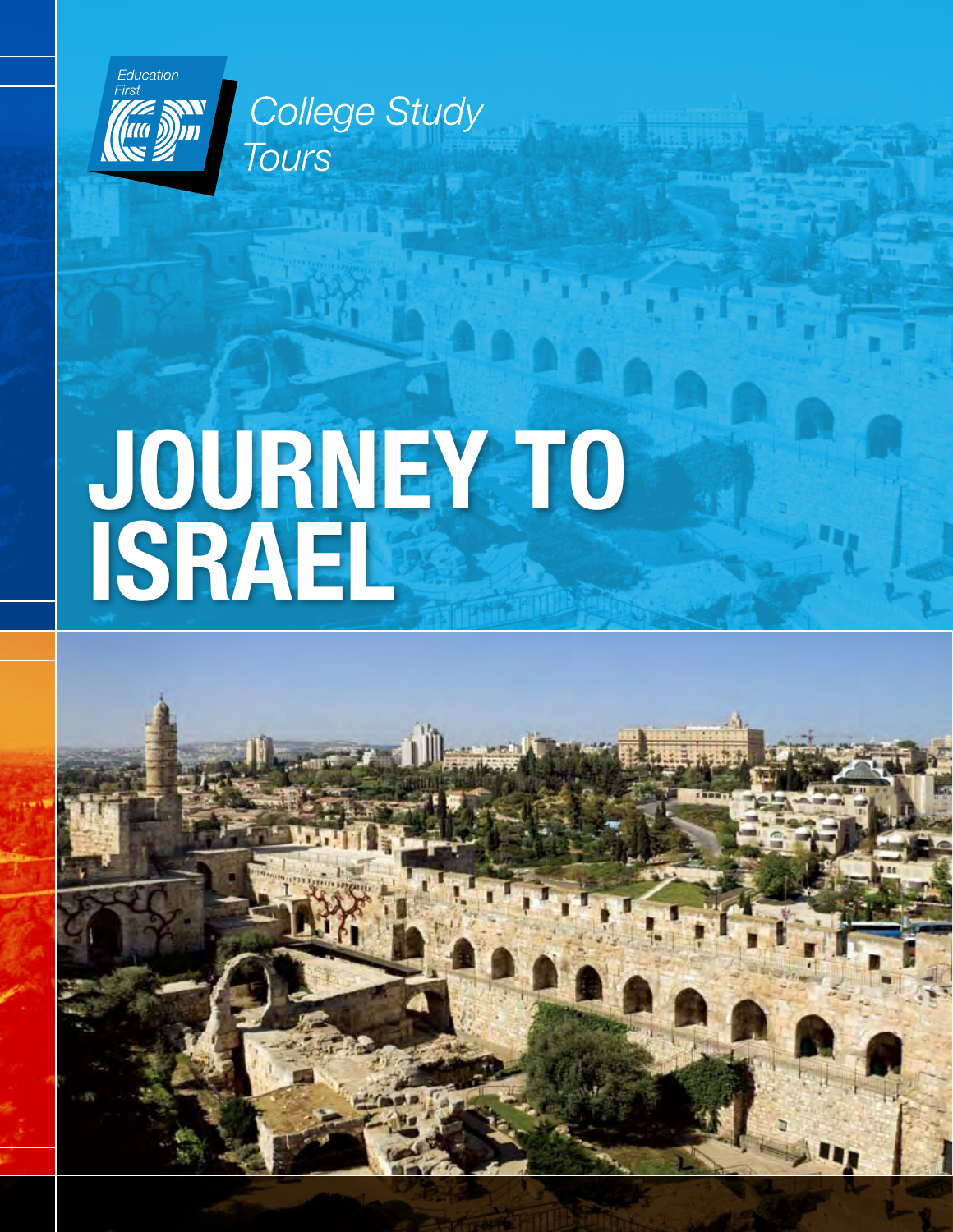# Journey to Israel

### 9 or 12 Days

Israel • Extension to Jordan

#### Program Fee includes:

- Round-trip airfare
- 6 overnight stays in hotels with private bathrooms (plus 3 nights with extension)
- 1 night accommodations in a Bedouin camp
- Breakfast and dinner daily
- Full-time, bilingual professional tour quide
- Select quides and entrances to special attractions as per itinerary

#### OPTIONAL:

■ Jeep Adventure

\* PLEASE NOTE: Education visits will be scheduled subject to availability and confirmed prior to departure date.



History comes alive as you explore the ancient temples in Israel.

*Explore the incomparable land of Israel, where tradition and innovation create a truly unique culture. Begin in Tel Aviv, where a major metropolis thrives amid the eclectic Bauhaus-style architecture that has designated Tel Aviv a UNESCO World Heritage Site. Continue on with visits to Bethlehem, Nazareth and Haifa, including a visit to the legendary Qumran Caves, known for the Dead Sea Scrolls. Your journey will provide an in-depth look into Israel's ancient roots so you can understand the future of this complex and intriguing land.* 

#### Day 1 Flight

Overnight flight to Israel . Relax as you fly across the Atlantic.

#### Day 2 Tel Aviv

Arrival in Tel Aviv • Welcome to Tel Aviv, Israel's cosmopolitan city by the sea. After clearing customs, you are greeted by your fulltime professional tour guide, who will remain with you throughout your stay. A private motorcoach then takes you to your comfortable hotel for check-in.

Walking Tour of Jaffa (time permitting) • Discover the Old Town of Jaffa, an ancient port city. As the story goes, this was where the prophet Jonah started the journey that left him in the belly of a whale and where Andromeda was tied to a rock as a sacrifice to a sea monster, before later being saved by Perseus.

#### Day 3 Tel Aviv • Haifa

Sightseeing of Tel Aviv . This morning, your tour guide introduces you to Tel Aviv, the first Hebrew city. Take in the city's trademark Bauhaus architecture with stops at Robin Square, Independence Hall and Rothschild Boulevard, one of Tel Aviv's most picturesque avenues.

#### Transfer to Haifa via Caesarea and Acre •

On your journey north to Haifa, stop in Caesarea to view the dramatic ancient ruins by the sea. Take time to visit both the ancient theater and the Hippodrome. Then, make your way to the UNESCO World Heritage Site of Acre to see the Crusaders' Hall.

Arrive in Haifa • Built on the slopes of Mount Carmel, Haifa offers a glimpse into the past, boasting some of the most ancient remains in the region. Today, your tour guide will lead you on a tour through Haifa which includes photostops at Haifa Bay, Mount Carmel and the Hanging Bahai Gardens. You will also see Elijah's Cave, where he hid from King Ahab and fought the false Baal prophets.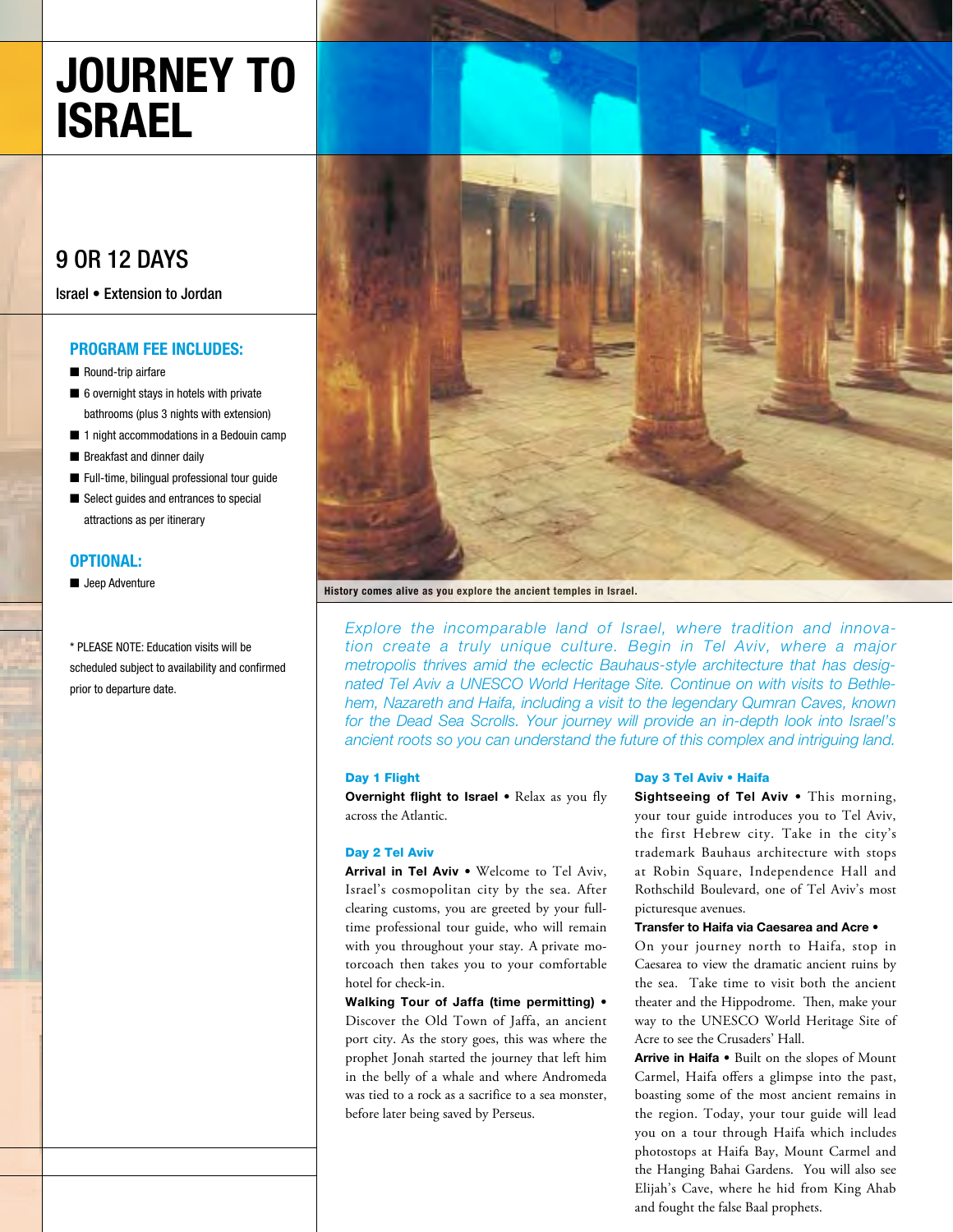



Day 4 Haifa

Excursion to Nazareth, Tiberius and the Sea of Galilee • Begin today's journey in bustling Nazareth, which was once no more than a small village in biblical times. Visit the Church of the Annunciation and Old Synagogue with Mary's Well, a holy Christian site where Mary was told that she would be the mother of Jesus. Stop in Cana, site of Jesus' first miracle, as you continue north to explore Mount Eremos (also known as the Mount of Beatitudes). In Tiberius, enjoy a short boat ride on the Sea of Galilee to ancient Capernaum. Here you will visit the Roman ruins, including an ancient synagogue and the House of St. Peter. In Tabgha, see the site where the miracle of the multiplication of the loaves and fish took place as you make the final ascent to the summit of the Mount of Beatitudes.

Education Visit: Visit a local university\* • Meet with students at a local university.

#### Days 5 Arad • Hanokdim Village

Transfer to the Dead Sea region • Take in your last views of Mount Carmel as you leave Haifa and drive along the Jordan Valley toward the Dead Sea, a historically well-known salt lake situated between Israel and the West Bank. Travel south to Qumran and visit the Quarantal Monastery, the site where the first Dead Sea scrolls were found in 1947. If there is time this afternoon, enjoy floating on the Dead Sea.

Optional Jeep Adventure • Opt to join a safari by Jeep this afternoon to explore the wonders of this desert region.

Bedouin Dinner • Join the festivities this evening by experiencing an authentic Bedouin dinner, including a camel ride, tea service and a chance to meet the locals before spending the night in a Bedouin camp.

#### Day 6 Jerusalem

Transfer to Jerusalem . Today brings you to the holy city of Jerusalem. On your way, stop at the Fortress of Masada, which served as the stronghold of the last resistance against the Romans. Journey up to the fortress by cable car and take some time to explore the site before continuing on to Jerusalem.

Walking tour of the Mount of Olives . After arriving in Jerusalem, ascend the Mount of Olives for a view of the city and visits to the Church of Pater Noster, the Church of Dominus Flevit and the Chapel of Ascension, before entering the Garden of Gethsemane.

#### Day 7 Jerusalem

Excursion to Bethlehem • Spend the morning in Bethlehem, revered as the birthplace of Jesus. On your tour, you'll stop at the notable Church of Nativity, the Milk Grotto and the Shepherds' Fields.

Free time in Jerusalem • This afternoon, discover Jerusalem at your own pace.

#### Day 8 Jerusalem

Walking tour of the Old City of Jerusalem • Your first stop is at Temple Mount, one of the holiest sites for Jews and Muslims. Back in the city, walk through the Jewish Quarter to the Western Wall and the Via Dolorosa to the Church of Holy Sepulcher. Finally, venture into the Muslim, Christian and Armenian quarters before indulging in the many wonders of the Oriental Bazaar.

Free time in Jerusalem . This afternoon is the perfect opporunity to explore museums, historical sites, or to purchase last-minute souvenirs from local merchants.

#### Day 9 Home

Return home • Your tour guide assists with the transfer to the airport, where you'll check in for your return flight home.

#### **EXTENSION** Day 9 Jordan • Amman

Transfer to Jordan via the Jordan Valley • Travel through the Jordan Valley and cross over the Sheikh Hussein Bridge on your way to Jordan. Stop in the Greco-Roman city of Jerash before continuing to Amman, the capital. Jordan encompasses verdant and arid landscapes and possesses relics of some of the world's oldest civilizations.

#### Day 10 Petra

Transfer to Petra • En route to Petra, explore Madaba, the City of Mosaics and St. George's Church. Next, head to Mount Nebo, Moses' burial place, before ascending Wadi Mujib. Arrive in Petra, one of the newest Seven Wonders of the World, and embark on a magical tour of Petra by night!

#### Day 11 Petra • Amman

Sightseeing of Petra · Join your tour guide today for a sightseeing of ancient Petra, a UNESCO World Heritage Site since 1985. Renowned for its rock-cut architecture, you will have the chance to discover the secrets of this legendary lost city. This evening return to Amman for your last night in Jordan.

#### Day 12 Home

Return home . Your tour guide assists with your transfer to the airport, where you'll check in for your return flight home.

For complete financial and registration details, please refer to the Booking Conditions.